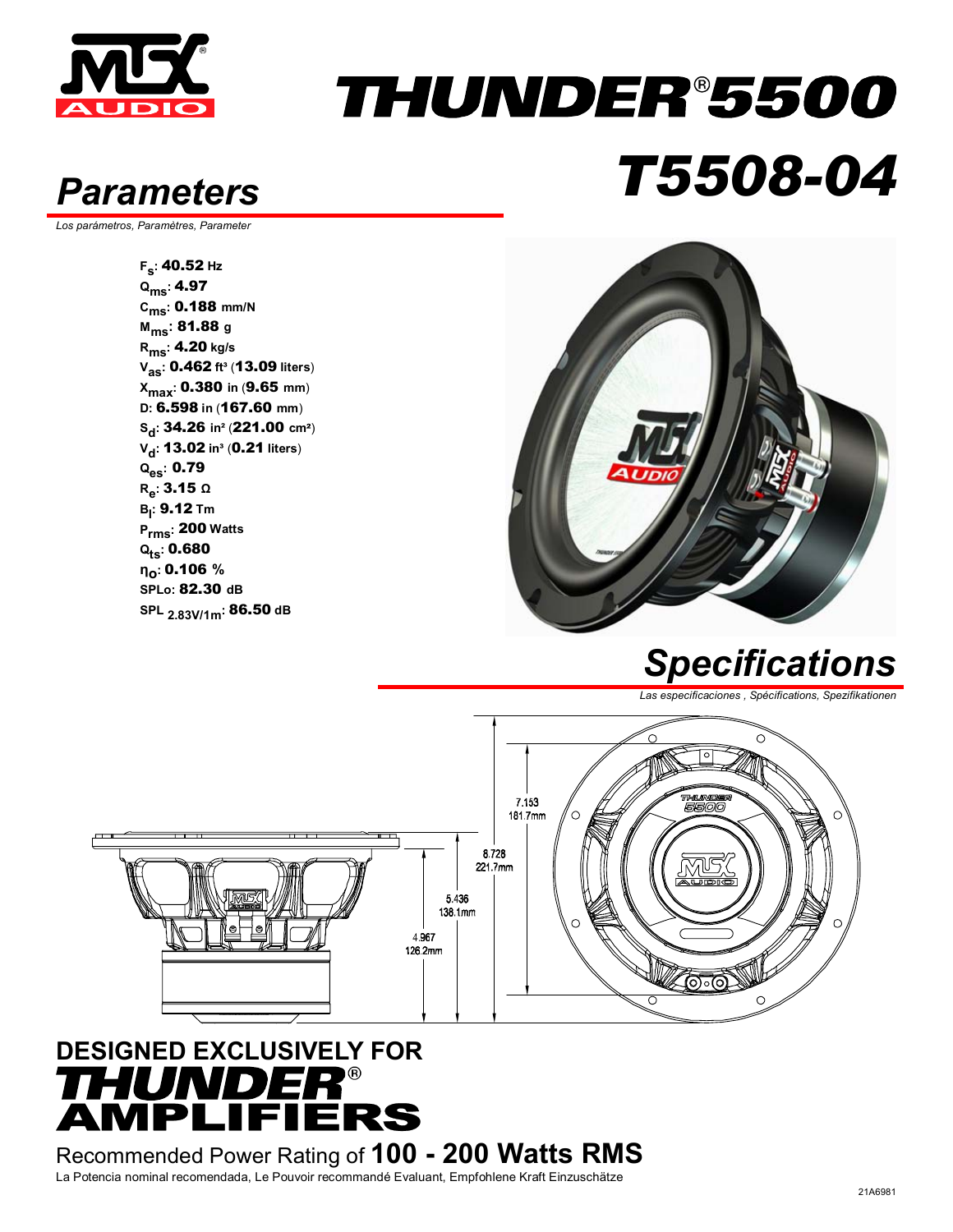

# *THUNDER®5500*

#### *Sealed Enclosure T5508-04*

*El Cerco sellado, Clôture scellée, Abgedichtete Einschließung* 

For the best possible sound quality where space is a premium, MTX recommends using a sealed enclosure. For excellent sound quality with increased output compared to sealed enclosures (3dB or more), MTX recommends using a vented enclosure. All recommended enclosures have been designed and thoroughly tested by MTX.





Net Internal Volume: 0.50 ft<sup>3</sup>



*La Lista de partes, Liste de parties, Ersatzteilliste* 



*(*Para la mejor calidad sano posible donde espacia es una prima, MTX recomienda utilizando un cerco sellado. Para la calidad sano excelente con la producción aumentada comparó con cercos sellados (3dB o más), MTX recomienda utilizando un descargar cerco. Todos cercos recomendados se han diseñado y han sido probados completamente por MTX.*)*  (Pour la qualité solide le mieux possible où l'espace est une prime, MTX recommande utilisant une dôture scellée. Pour la qualité solide excellente avec le production augmenté en comparaison des<br>clôtures scellées (3 dB ou verglichen zu abgedichteten Einschließungen (3dB oder mehr), MTX daß das Benutzen von einer vented Einschließung empfiehlt aus. Alle empfohlenen Einschließungen sind entworfen worden und sind<br>gründlich durch MTX geprüft wo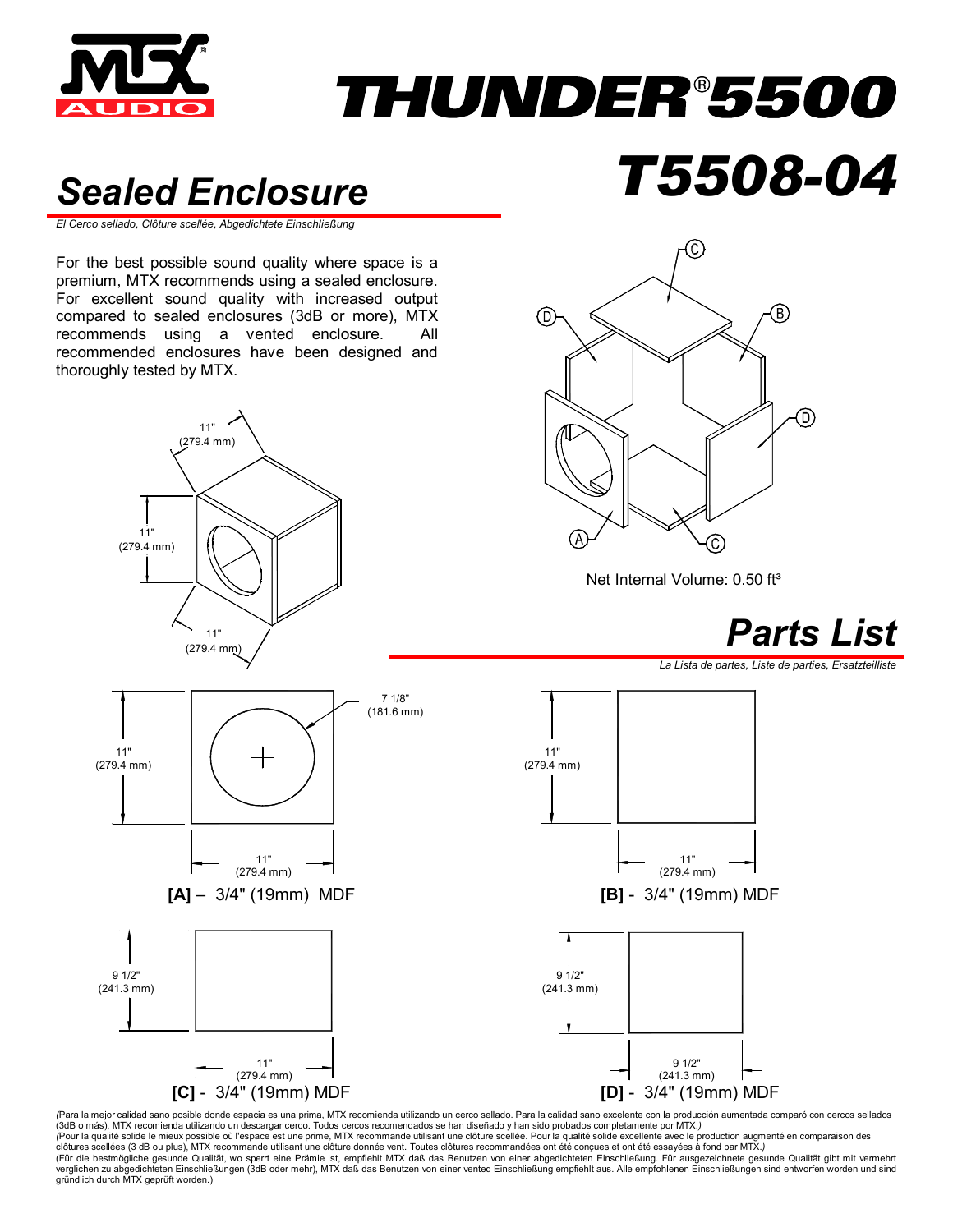

## THUNDER®5500

(C

⊚

#### *Vented Enclosure T5508-04*

*Descargar Cerco, Clôture donnere vent, Vented Einschließung*

For the best possible sound quality where space is a premium, MTX recommends using a sealed enclosure. For excellent sound quality with increased output compared to sealed enclosures (3dB or more), MTX recommends using a vented enclosure. All recommended enclosures have been designed and thoroughly tested by MTX.



*(*Para la mejor calidad sano posible donde espacia es una prima, MTX recomienda utilizando un cerco sellado. Para la calidad sano excelente con la producción aumentada comparó con cercos sellados (3dB o más), MTX recomienda utilizando un descargar cerco. Todos cercos recomendados se han diseñado y han sido probados completamente por MTX.*) (*Pour la qualité solide le mieux possible où l'espace est une prime, MTX recommande utilisant une clôture scellée. Pour la qualité solide excellente avec le production augmenté en comparaison des clôtures scellées (3 dB ou plus), MTX recommande utilisant une clôture donnée vent. Toutes clôtures recommandées ont été conçues et ont été essayées à fond par MTX.)<br>(Für die bestmögliche gesunde Qualität, wo sperrt eine P verglichen zu abgedichteten Einschließungen (3dB oder mehr), MTX daß das Benutzen von einer vented Einschließung empfiehlt aus. Alle empfohlenen Einschließungen sind entworfen worden und sind gründlich durch MTX geprüft worden.*)*